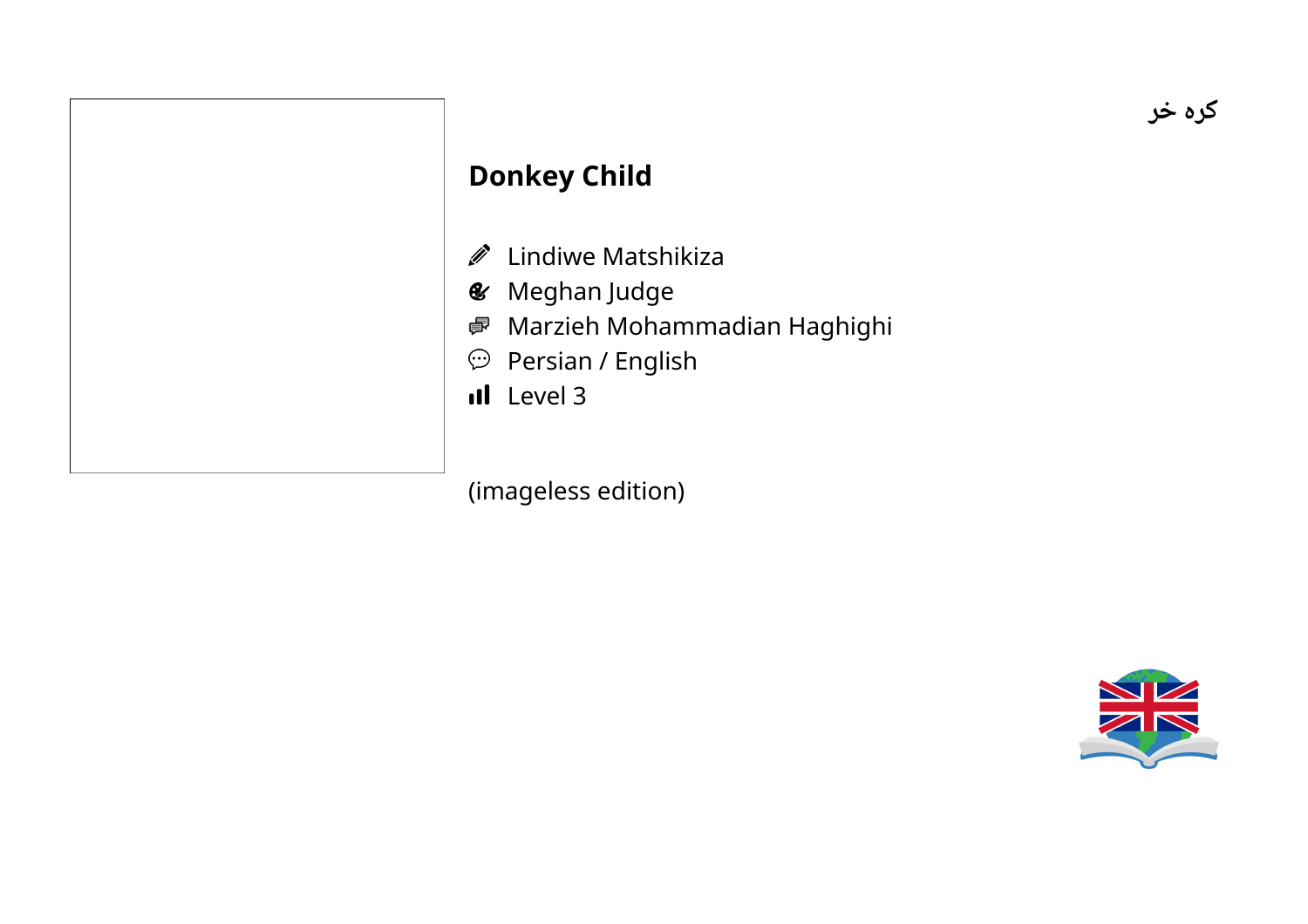آن دختر کوچک بود که اول آن شکل مرموز را از فاصله ی دور دید.

• • •

It was a little girl who first saw the mysterious shape in the distance.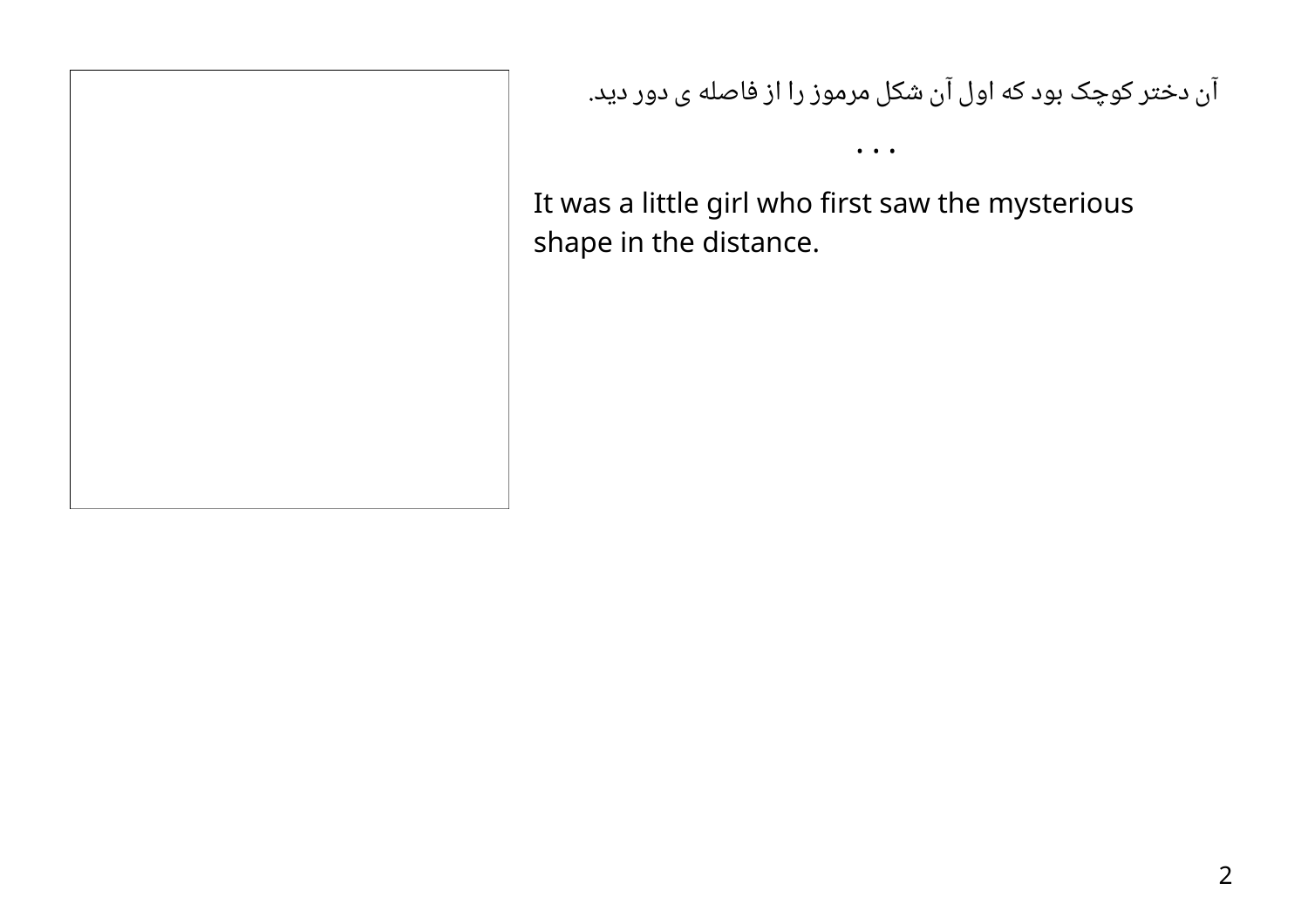وقتی که شکل نزدیکتر شد، او دید که آن یک زن باردار سنگین است.

As the shape moved closer, she saw that it was a heavily pregnant woman.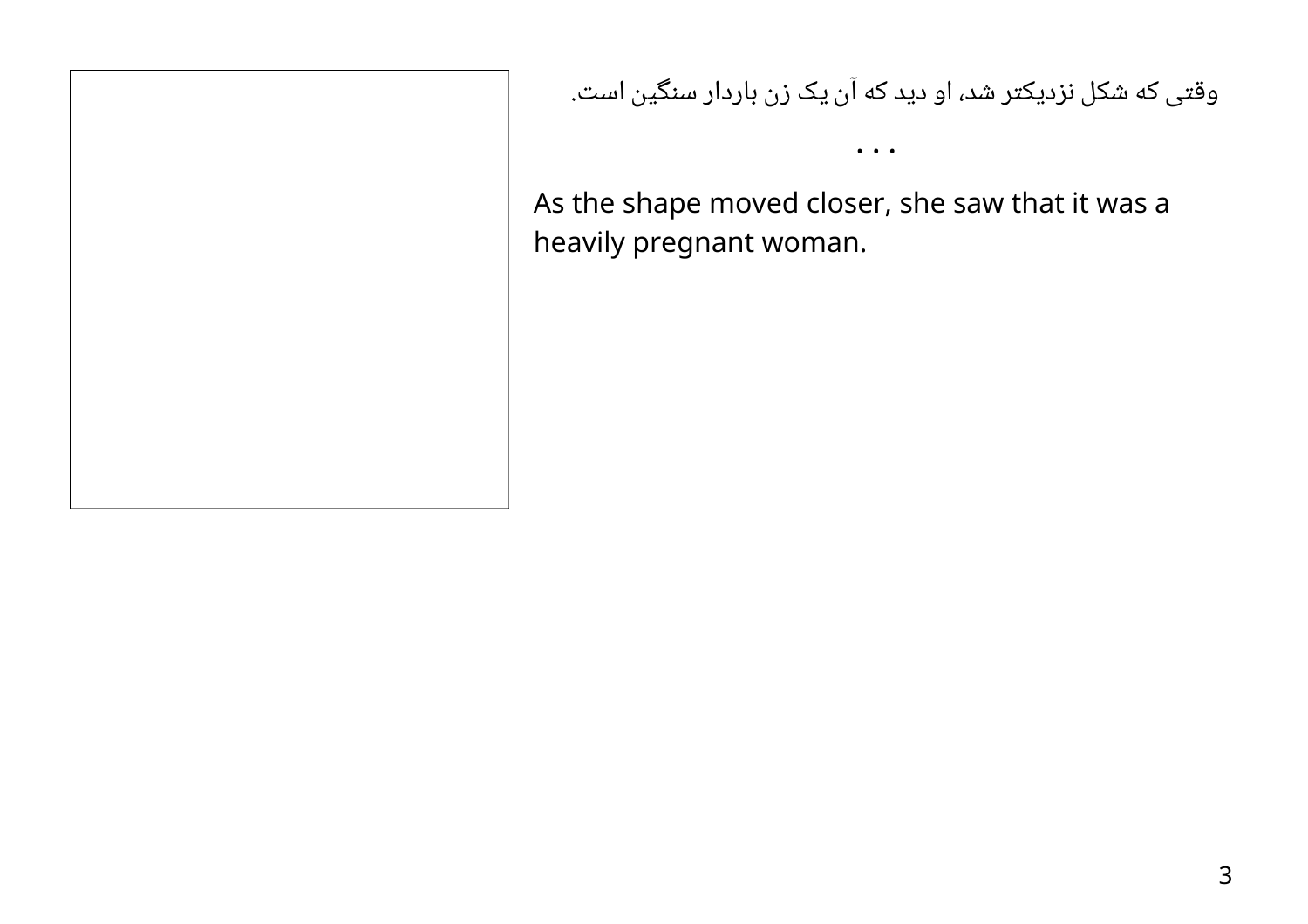با کمرویی اما شجاعانه، دختر کوچک به آن زن نزدیک شد. خانواده ی آن دختر کوچک تصمیم گرفتند که "ما باید او را پیش خودمان نگه داریم. ما از او وکودکش مراقبت خواهیم کرد."

• • •

Shy but brave, the little girl moved nearer to the woman. "We must keep her with us," the little girl's people decided. "We'll keep her and her child safe."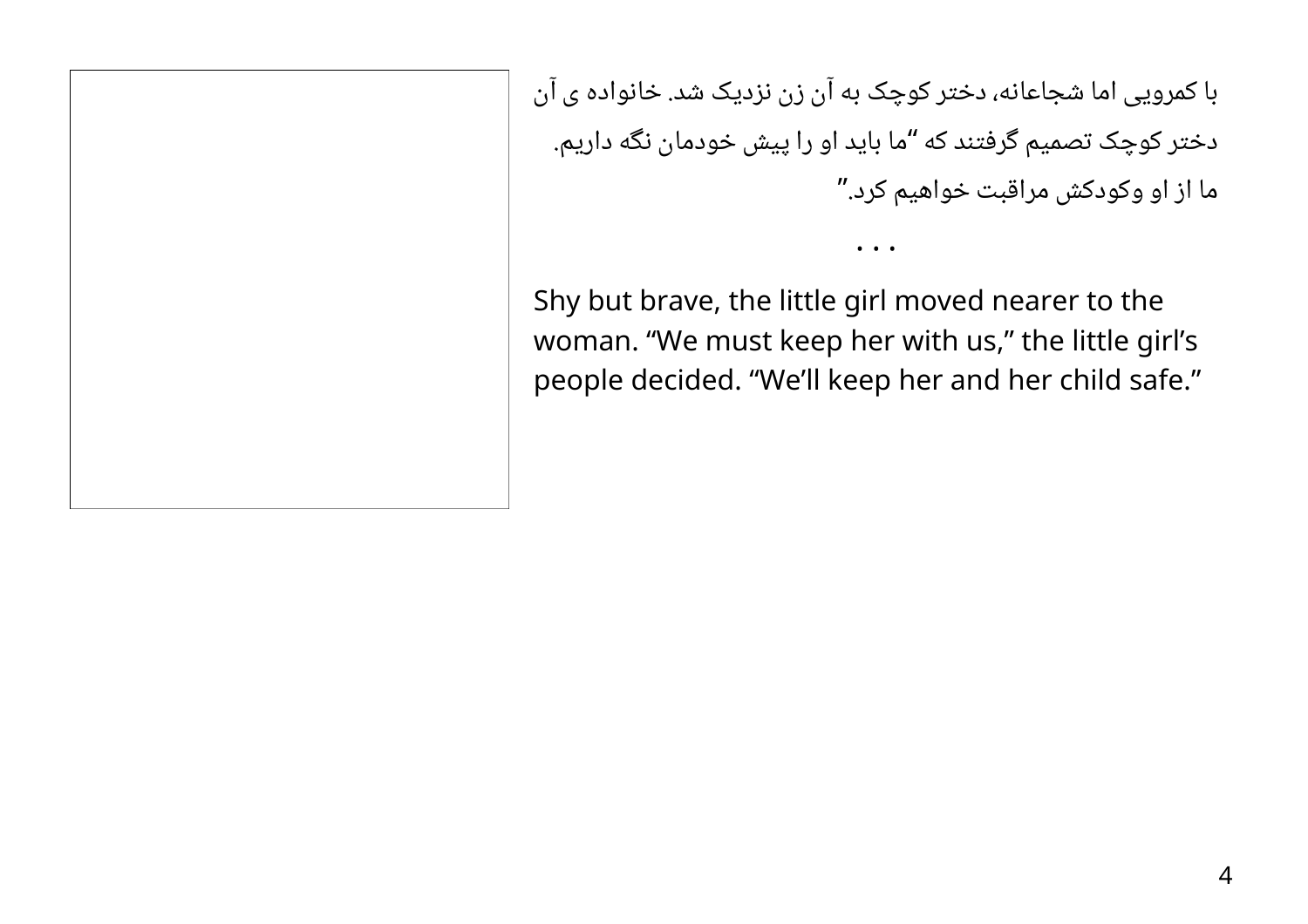بچه داشت به دنیا میآمد. "فشار بده!" "پتو بیاورید!" "آب!" "فشااااااااار بده! "

The child was soon on its way. "Push!" "Bring blankets!" "Water!" "Puuuuussssshhh!!!"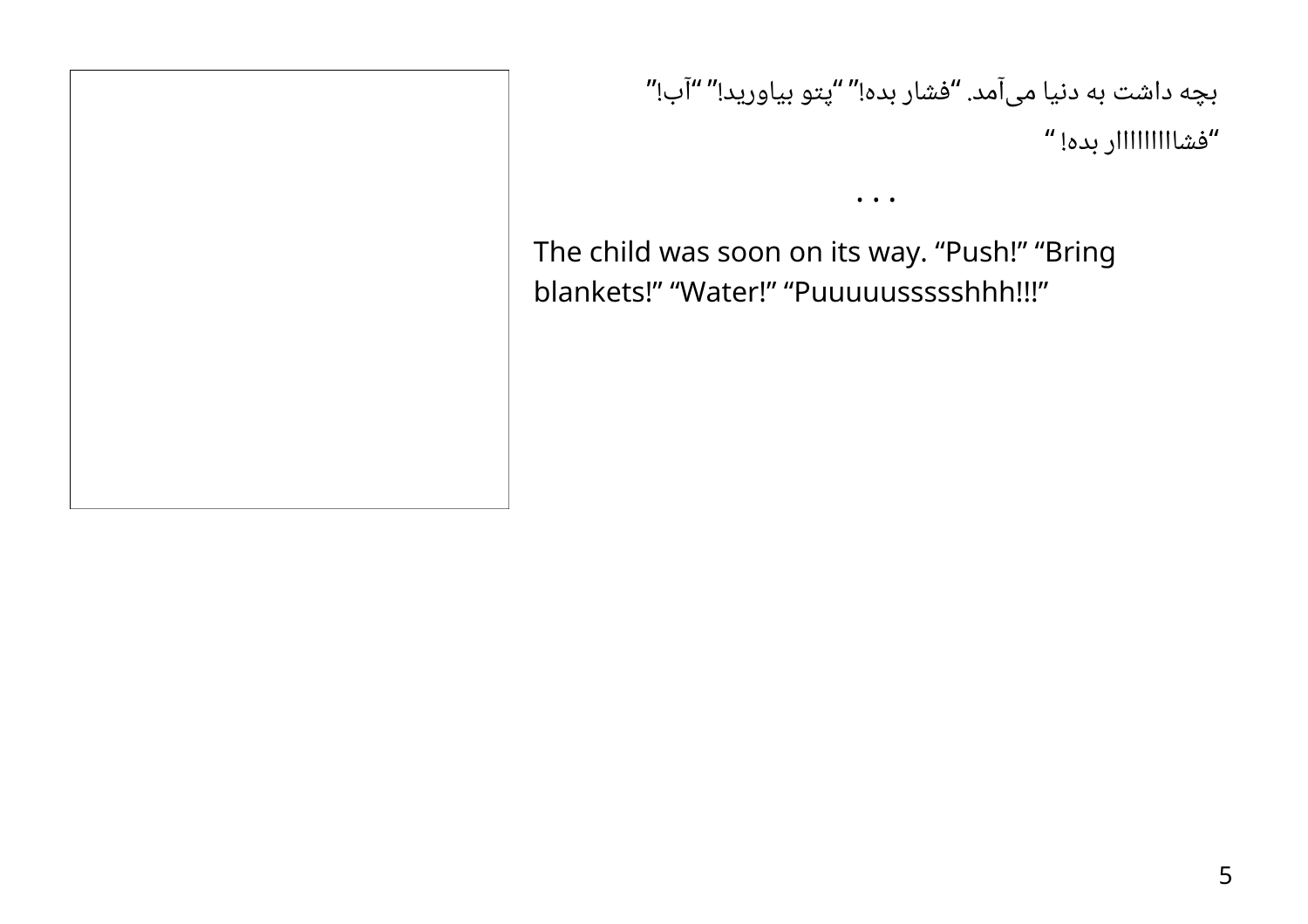یک ولی وقتی آنها بچه را دیدند، همگی از تعجب به عقب پریدند. " خر!؟"

But when they saw the baby, everyone jumped back in shock. "A donkey?!"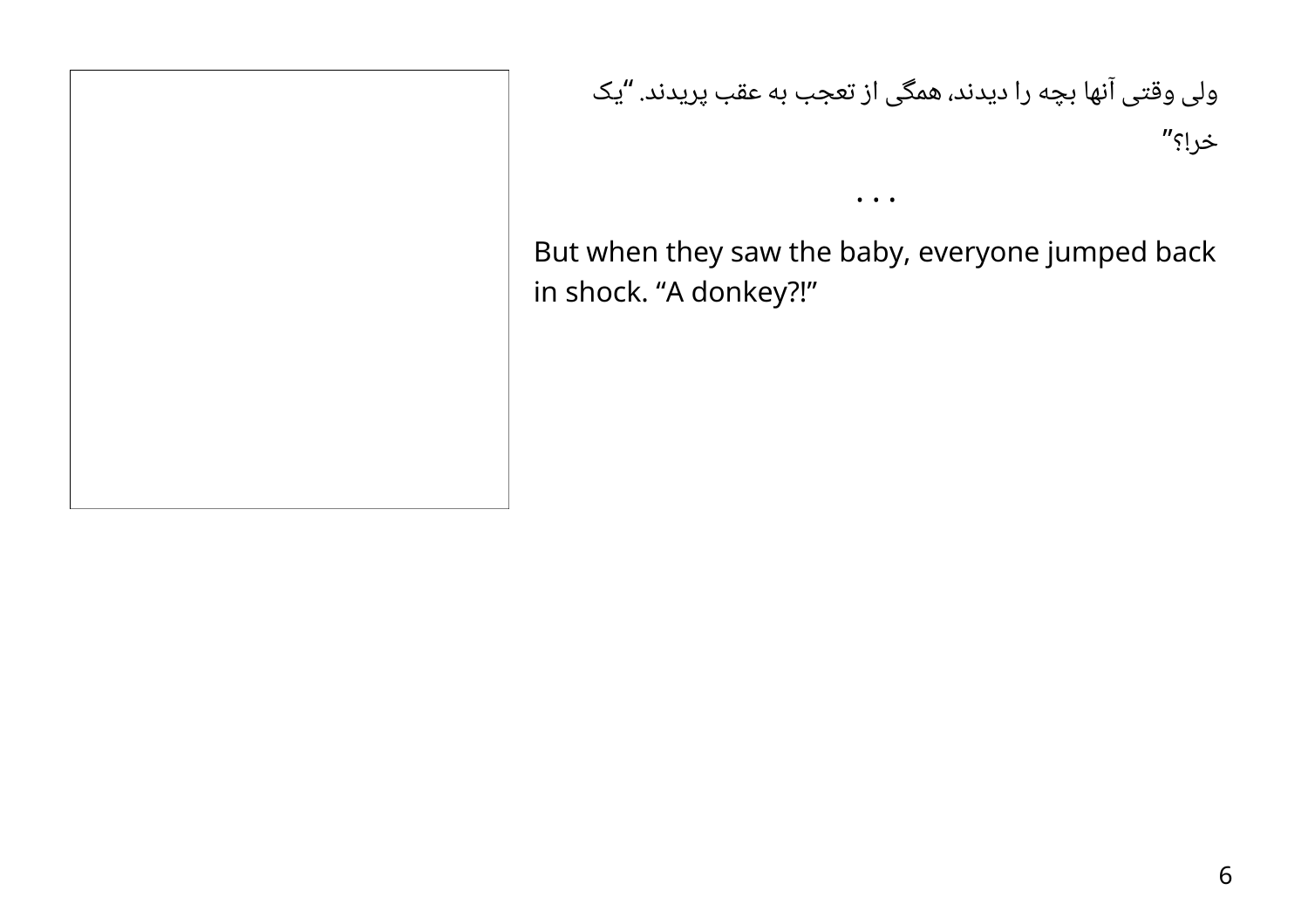همگی شروع به بحث کردند. عده ای گفتند: "ما قرار گذاشته بودیم که از مادر و نوزاد او مراقبت کنیم، و سر قولمان خواهیم ماند". اما دیگران "اینها برایمان بدشانسی میآورند! " گفتند که

• • •

Everyone began to argue. "We said we would keep mother and child safe, and that's what we'll do," said some. "But they will bring us bad luck!" said others.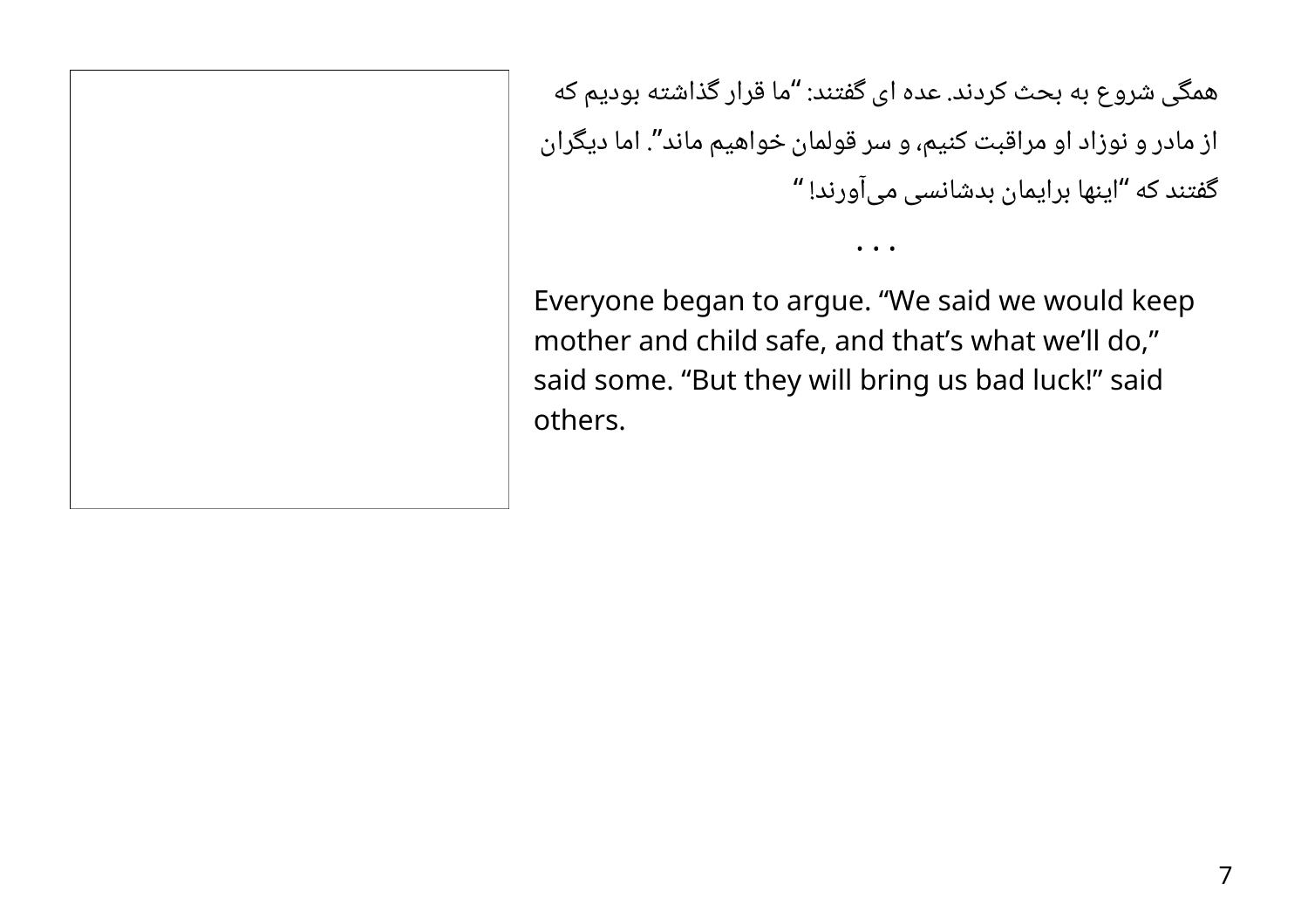بنابراین آن زن دوباره خودش را تنها یافت. او پیش خودش فکر کرد که با این بچه ی عجیب و غریب چه میتواند بکند. او فکر کرد که با خودش چه کند.

• • •

And so the woman found herself alone again. She wondered what to do with this awkward child. She wondered what to do with herself.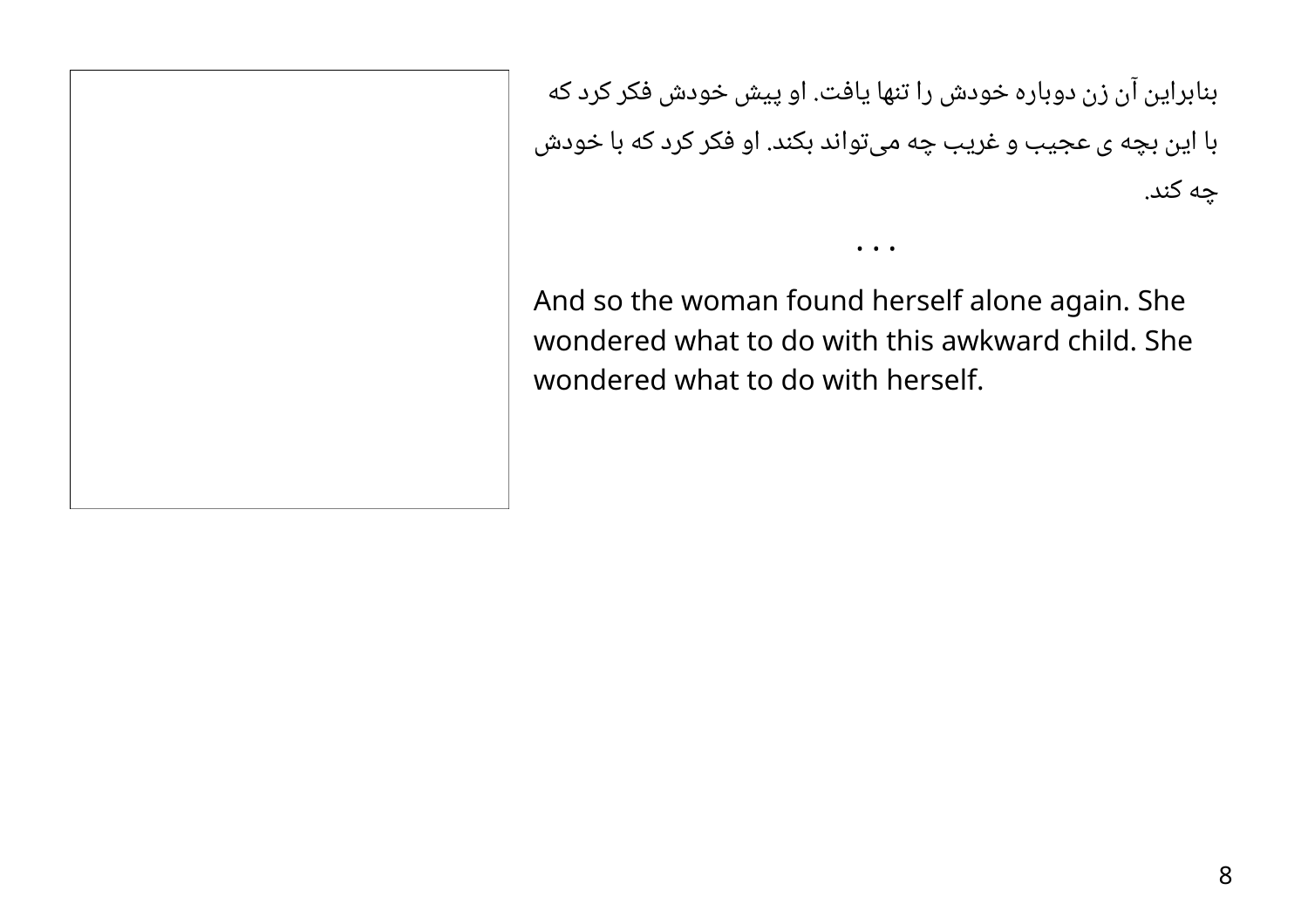اما در آخر او مجبور شد بپذیرد که آن خر، بچه ی اوست و او مادرش است.

But finally she had to accept that he was her child and she was his mother.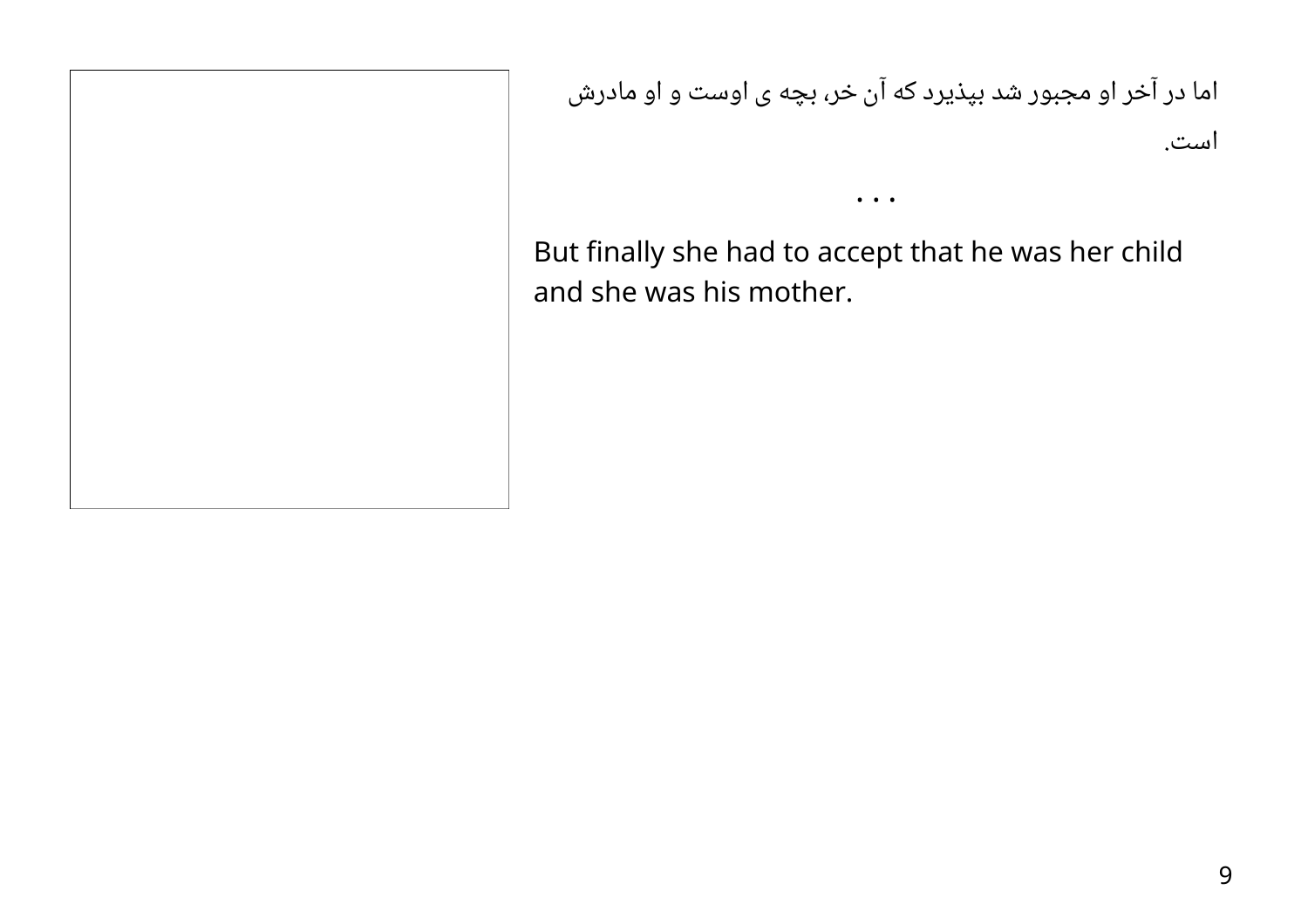حالا اگر بچه همانقدر کوچک می ماند همه چیز می توانست متفاوت باشد. اما آن کره خر بزرگ و بزرگتر شد تا اینکه دیگر نمیتوانست روی کمر مادرش جا بگیرد. و با اینکه خیلی تلاش میکرد نمیتوانست مانند یک انسان عمل کند. مادرش اغلب خسته و درمانده بود. بعضی وقت ها او را مجبور میکرد که کارهایی انجام دهد که مخصوص حیوانات است.

• • •

Now, if the child had stayed that same, small size, everything might have been different. But the donkey child grew and grew until he could no longer fit on his mother's back. And no matter how hard he tried, he could not behave like a human being. His mother was often tired and frustrated. Sometimes she made him do work meant for animals.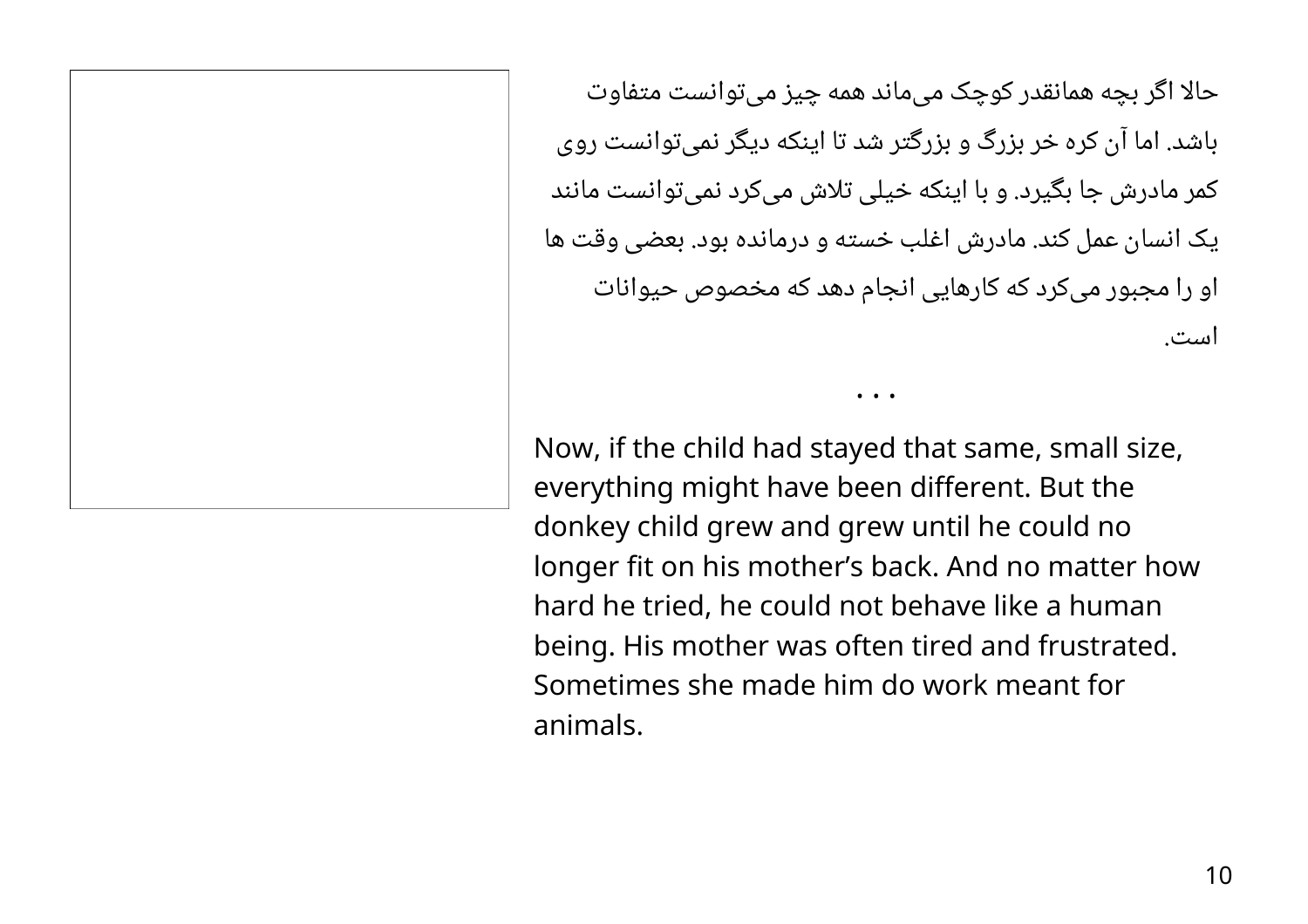احساس سردرگمی و عصبانیت در درون خر به وجود آمد. او نه میتوانست این کار را انجام بدهد و نه آن کار را. او نه میتوانست مانند انسان باشد و نه مانند حیوان. او به حدی عصبانی شد که یک روز مادرش را لگد زد و به زمین انداخت.

• • •

Confusion and anger built up inside Donkey. He couldn't do this and he couldn't do that. He couldn't be like this and he couldn't be like that. He became so angry that, one day, he kicked his mother to the ground.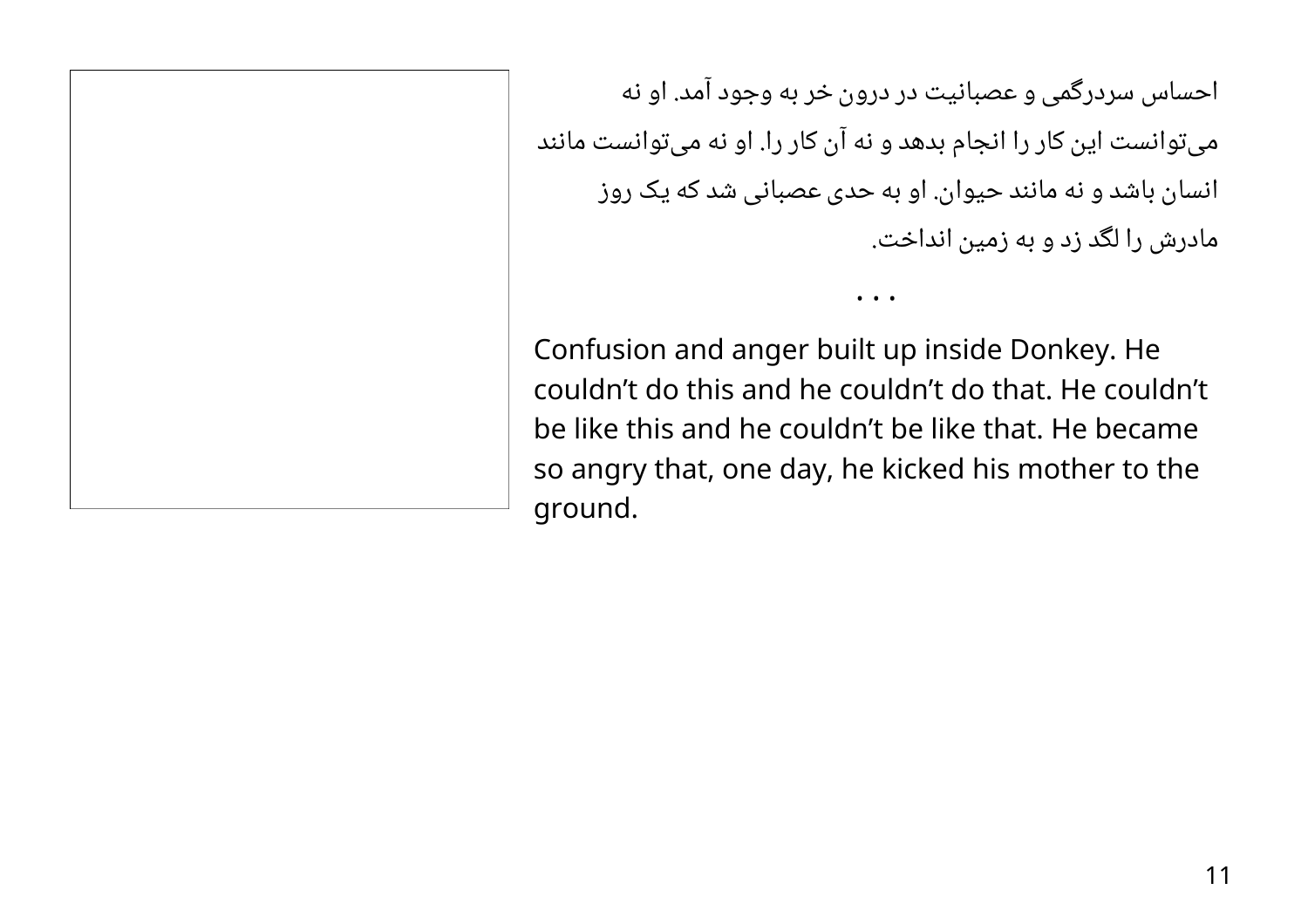خرشدیدا احساس پشیمانی کرد. او شروع به فرار کرد و تا جایی که میتوانست سریعا دور شد.

Donkey was filled with shame. He started to run away as far and fast as he could.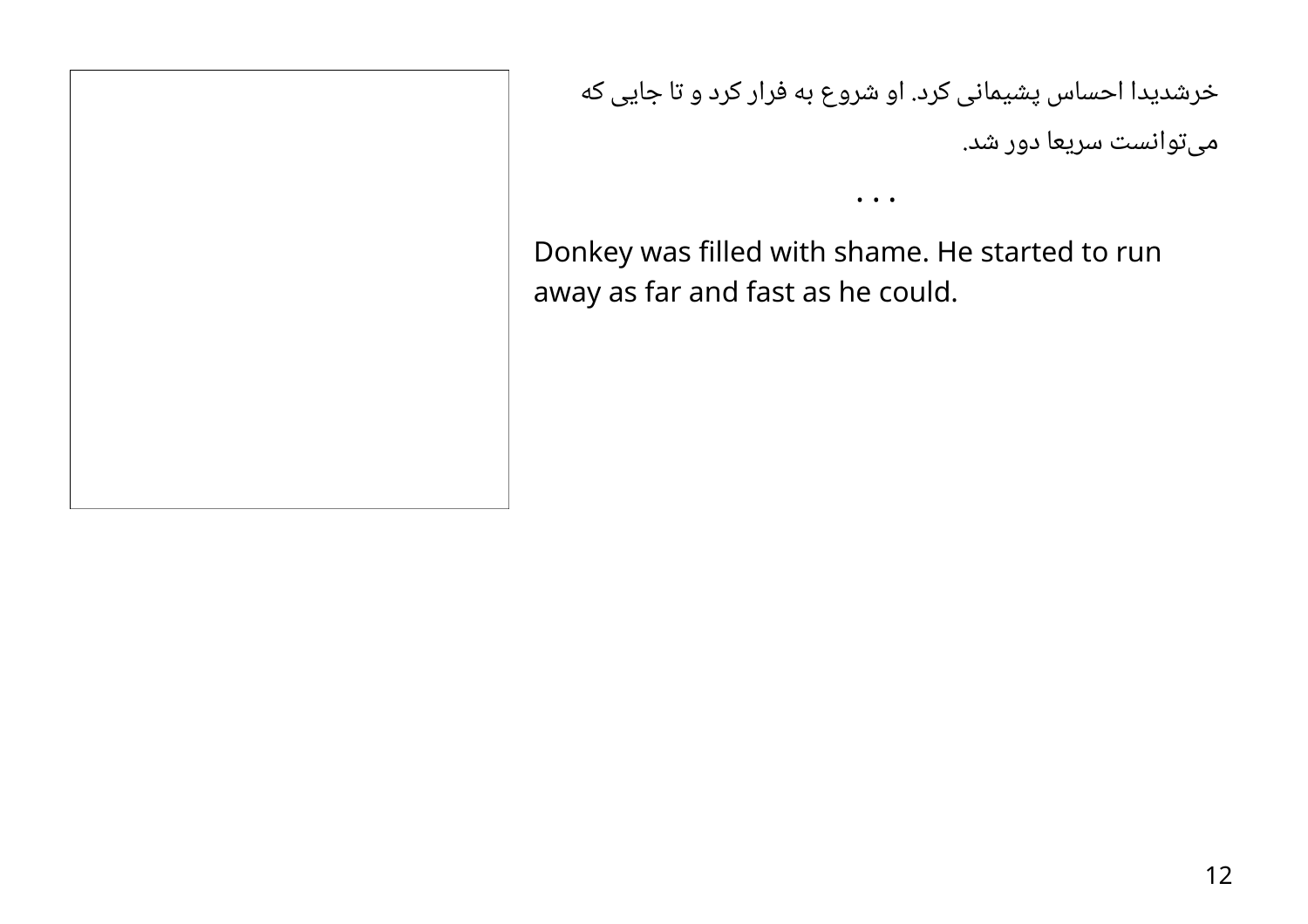زمانی که دویدن را متوقف کرد، شب شده بود، و خر گم شده بود. "عرعر؟" در تاریکی به آرامی زمزمه میکرد. "عرعر؟" صدای عرعرش انعکاس داشت. او تنها بود. در یک گودی سفت دور خودش پیچید، او به یک خواب عمیق و آزار دهنده رفت.

By the time he stopped running, it was night, and Donkey was lost. "Hee haw?" he whispered to the darkness. "Hee Haw?" it echoed back. He was alone. Curling himself into a tight ball, he fell into a deep and troubled sleep.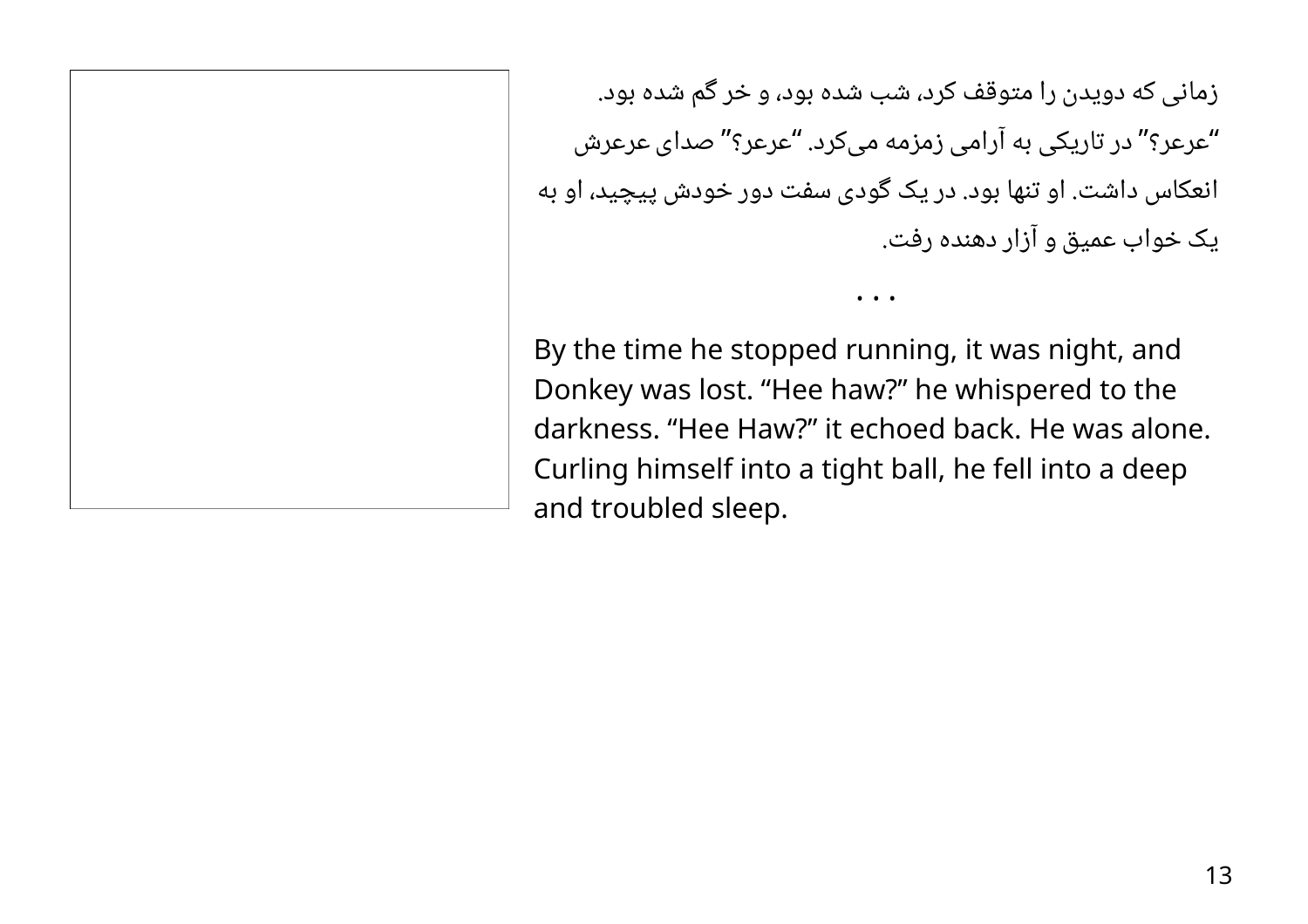زمانی که خر بیدار شد دید که یک مرد عجیب و غریب مسن به او خیره شده است. او در چشمان او نگاه کرد و ذره ای احساس امیدواری کرد.

Donkey woke up to find a strange old man staring down at him. He looked into the old man's eyes and started to feel a twinkle of hope.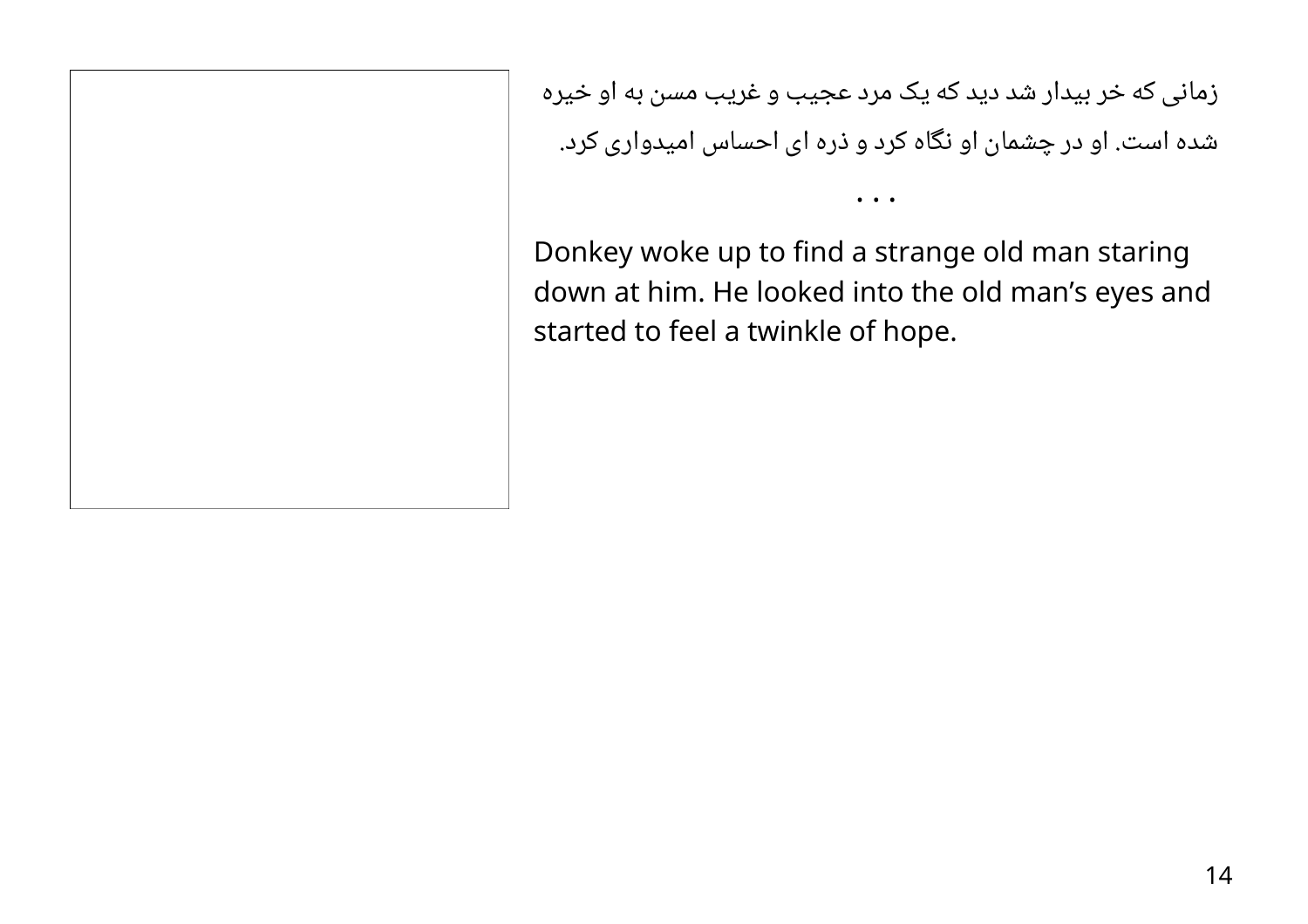خر رفت که با آن مرد مسن زندگی کند. او به خر یاد داد که چگونه به بقای زندگی خود ادامه دهد. خر به حرف های او گوش داد و از او یاد گرفت و همین طور مرد مسن. آنها به یکدیگر کمک میکردند و با هم میخندیدند.

Donkey went to stay with the old man, who taught him many different ways to survive. Donkey listened and learned, and so did the old man. They helped each other, and they laughed together.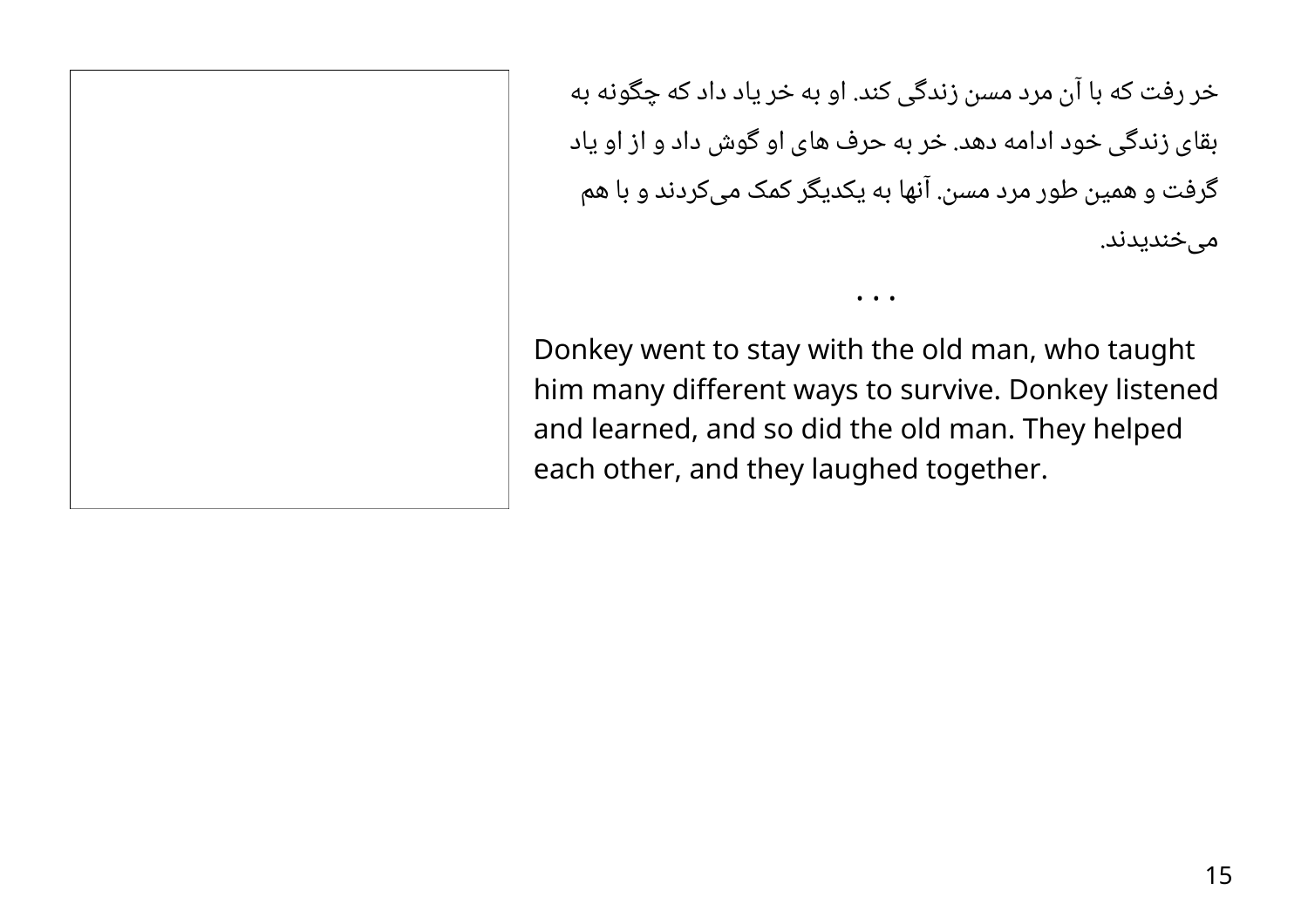## یک روز صبح، مرد مسن از خر خواست که او را به بالای کوه ببرد.

One morning, the old man asked Donkey to carry him to the top of a mountain.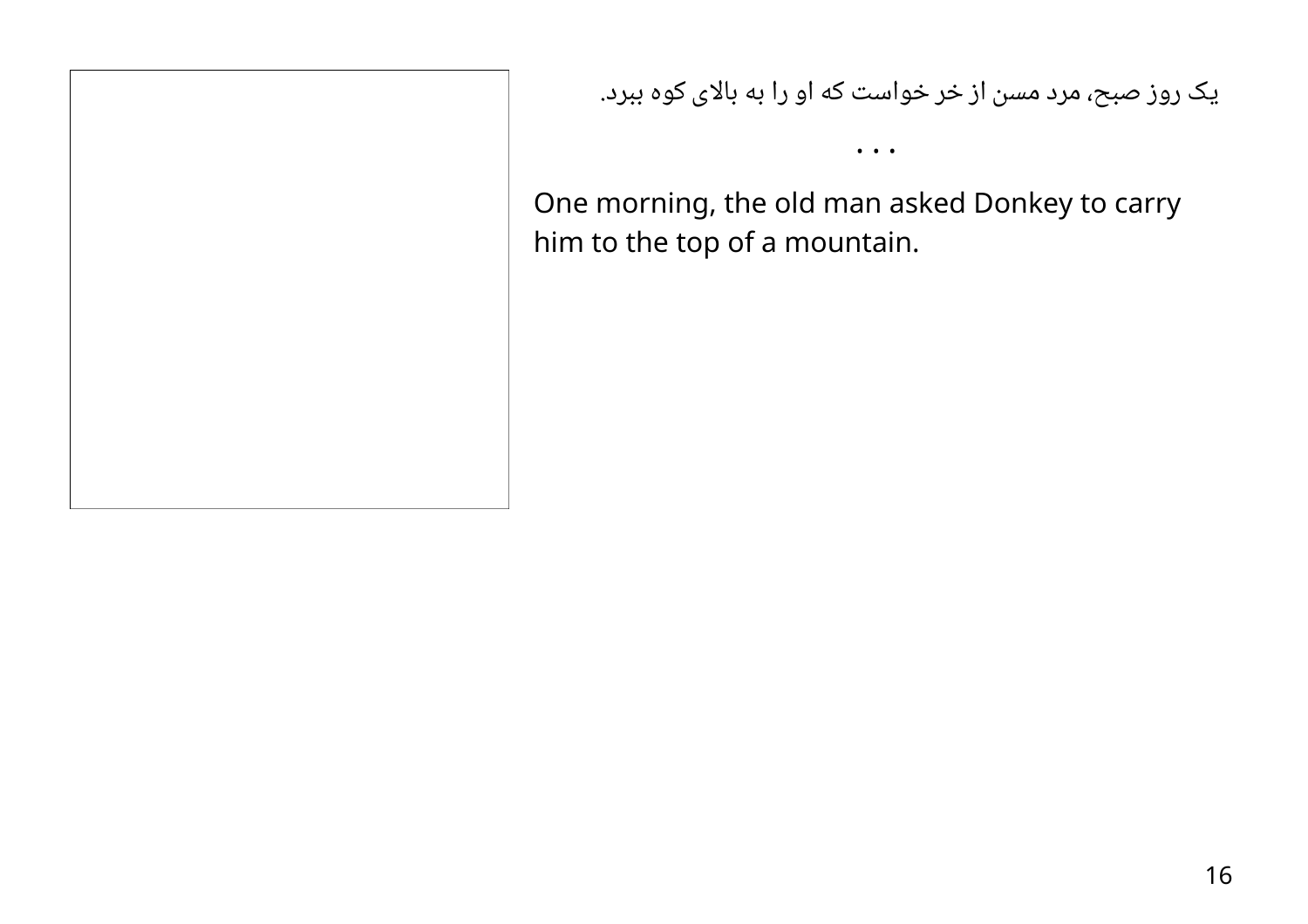بر فراز قله ی کوه در میان ابرها آنها به خواب رفتند. خر خواب دید که مادرش مریض است واو را صدا میزند. ووقتی که او بیدار شد...

• • •

High up amongst the clouds they fell asleep. Donkey dreamed that his mother was sick and calling to him. And when he woke up…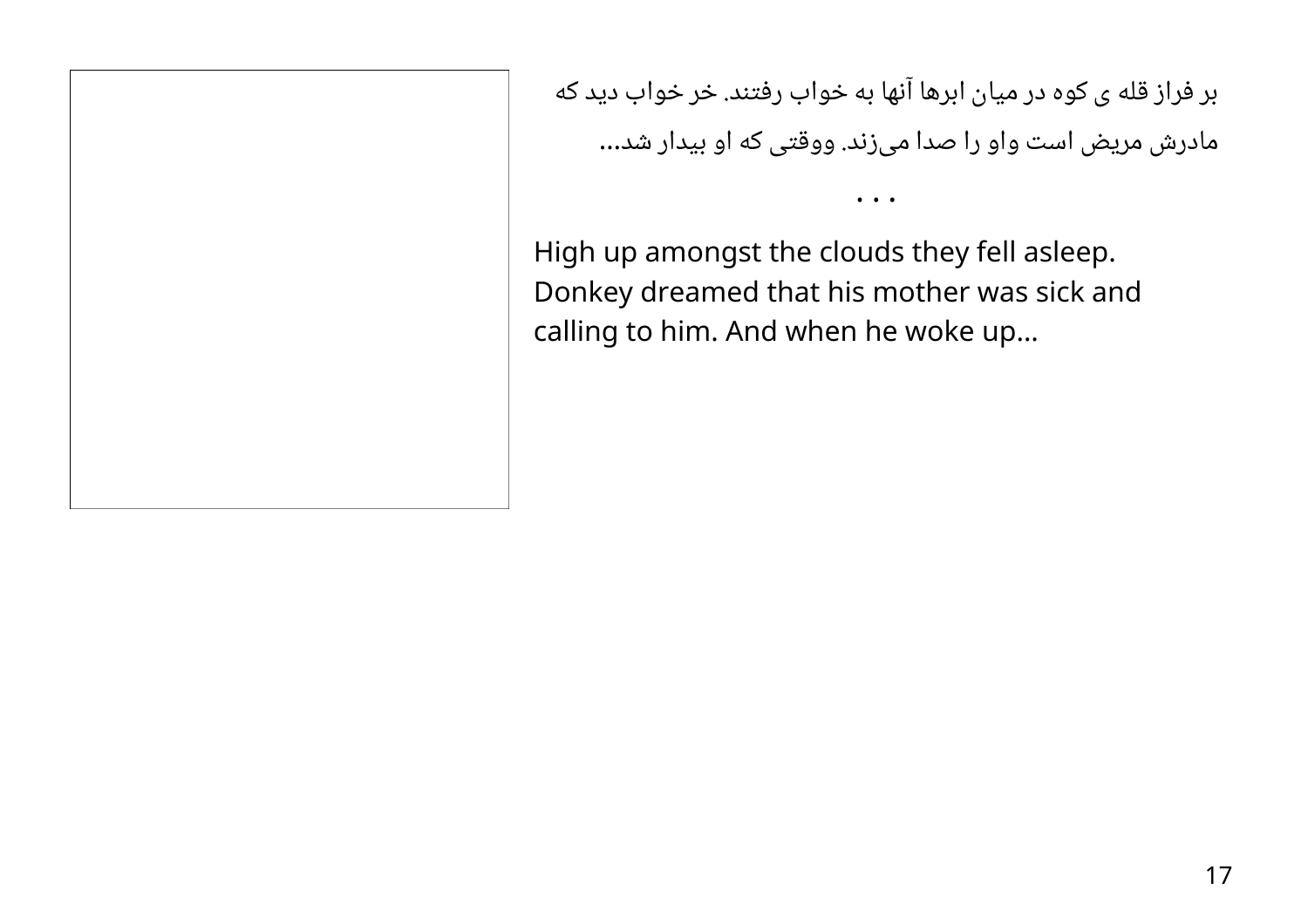## ابرها به همراه دوستش، آن مرد مسن ناپدید شده بودند.

… the clouds had disappeared along with his friend, the old man.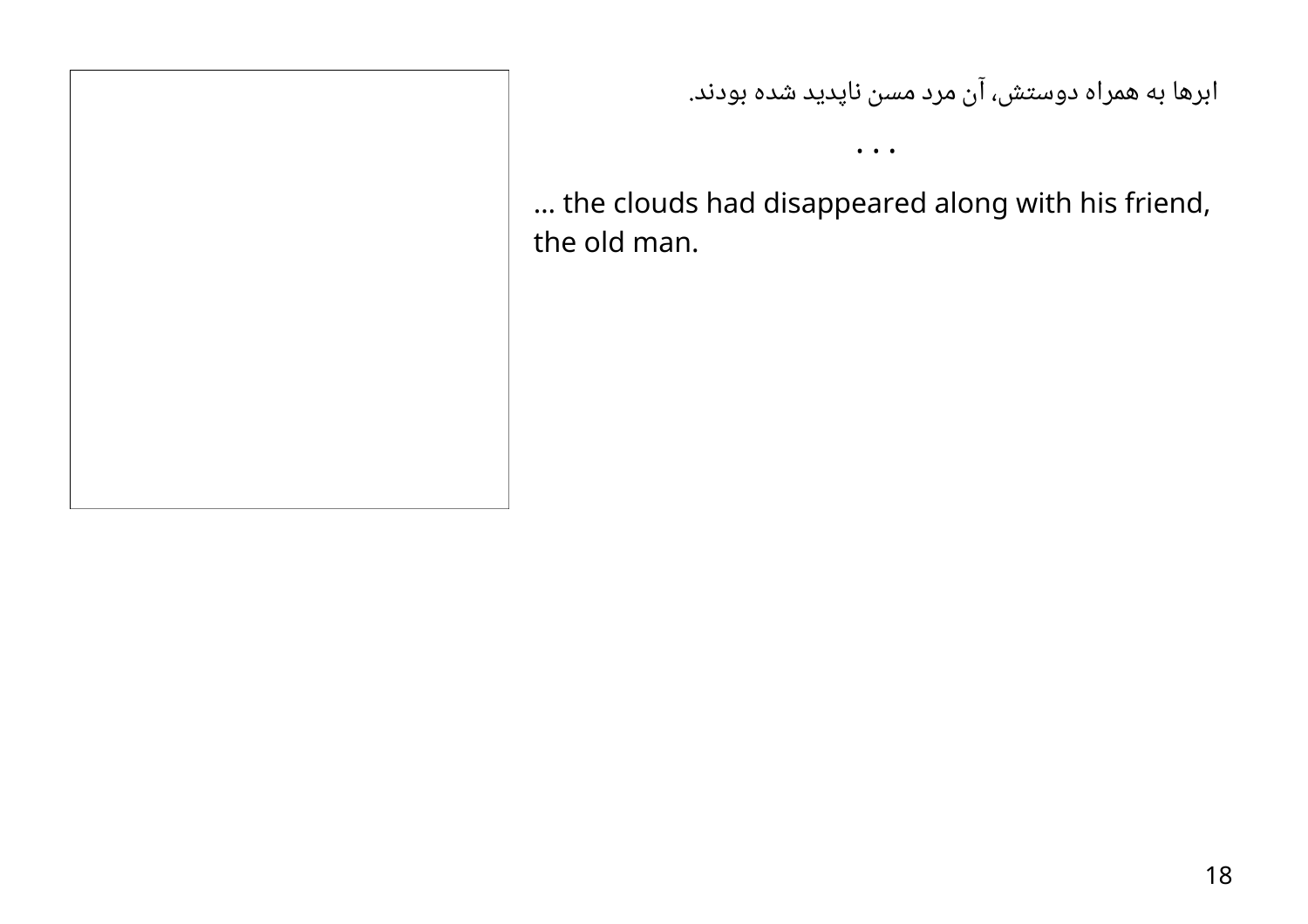#### خر نهایتا متوجه شد که باید چه کاری انجام دهد.

• • •

Donkey finally knew what to do.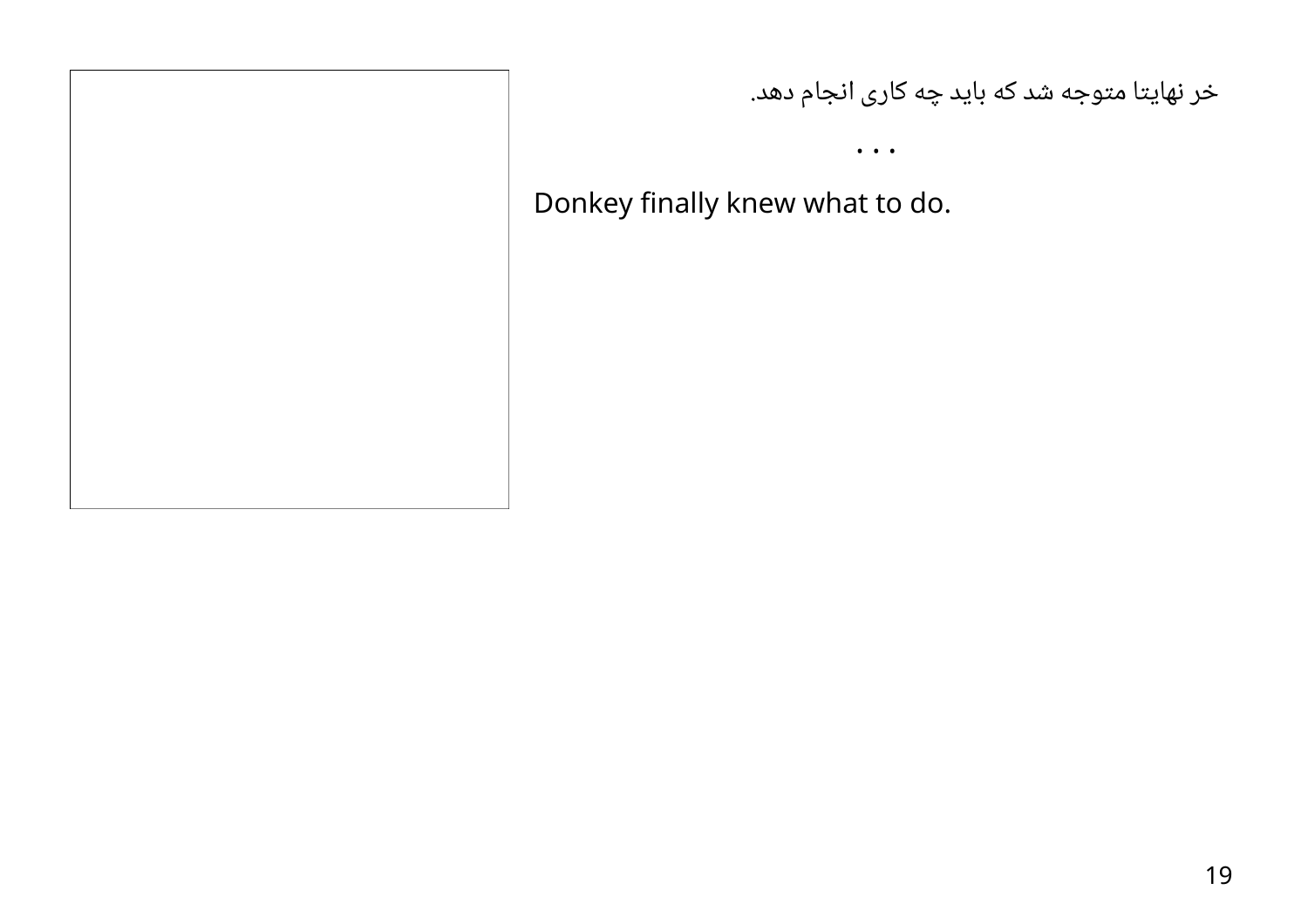خر مادرش را پیدا کرد، تنها و در ماتم از دست دادن فرزندش. آنها به مدت طولانی به هم خیره شدند. وسپس خیلی محکم همدیگر را در آغوش گرفتند.

Donkey found his mother, alone and mourning her lost child. They stared at each other for a long time. And then hugged each other very hard.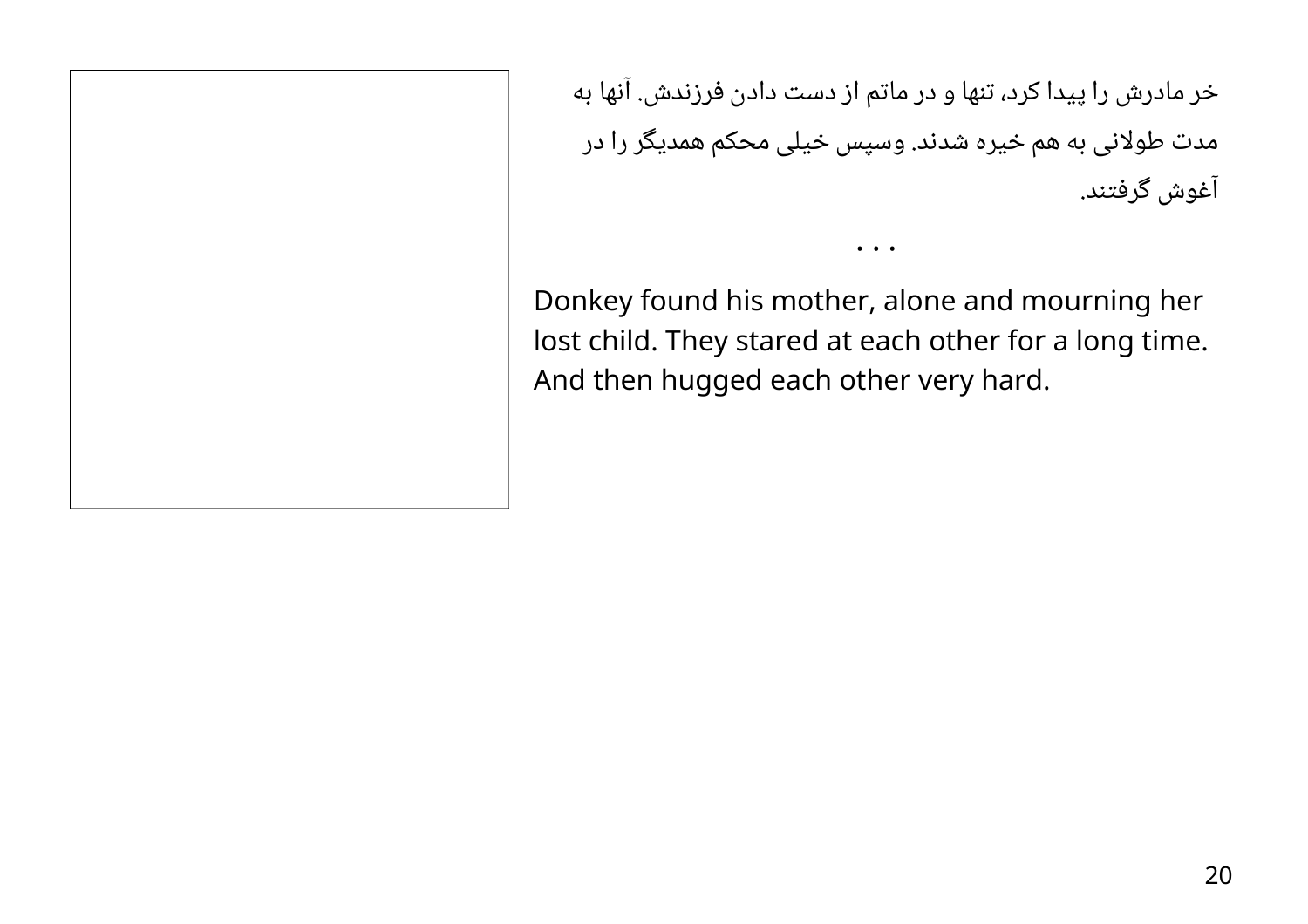کره خر و مادرش با هم بزرگ شدند و راه های زیادی را برای کنار هم زندگی کردن پیدا کردند. کم کم، همه ی اطرافیانشان، دیگر خانواده ها در آنجا شروع به زندگی کردند.

• • •

The donkey child and his mother have grown together and found many ways of living side by side. Slowly, all around them, other families have started to settle.